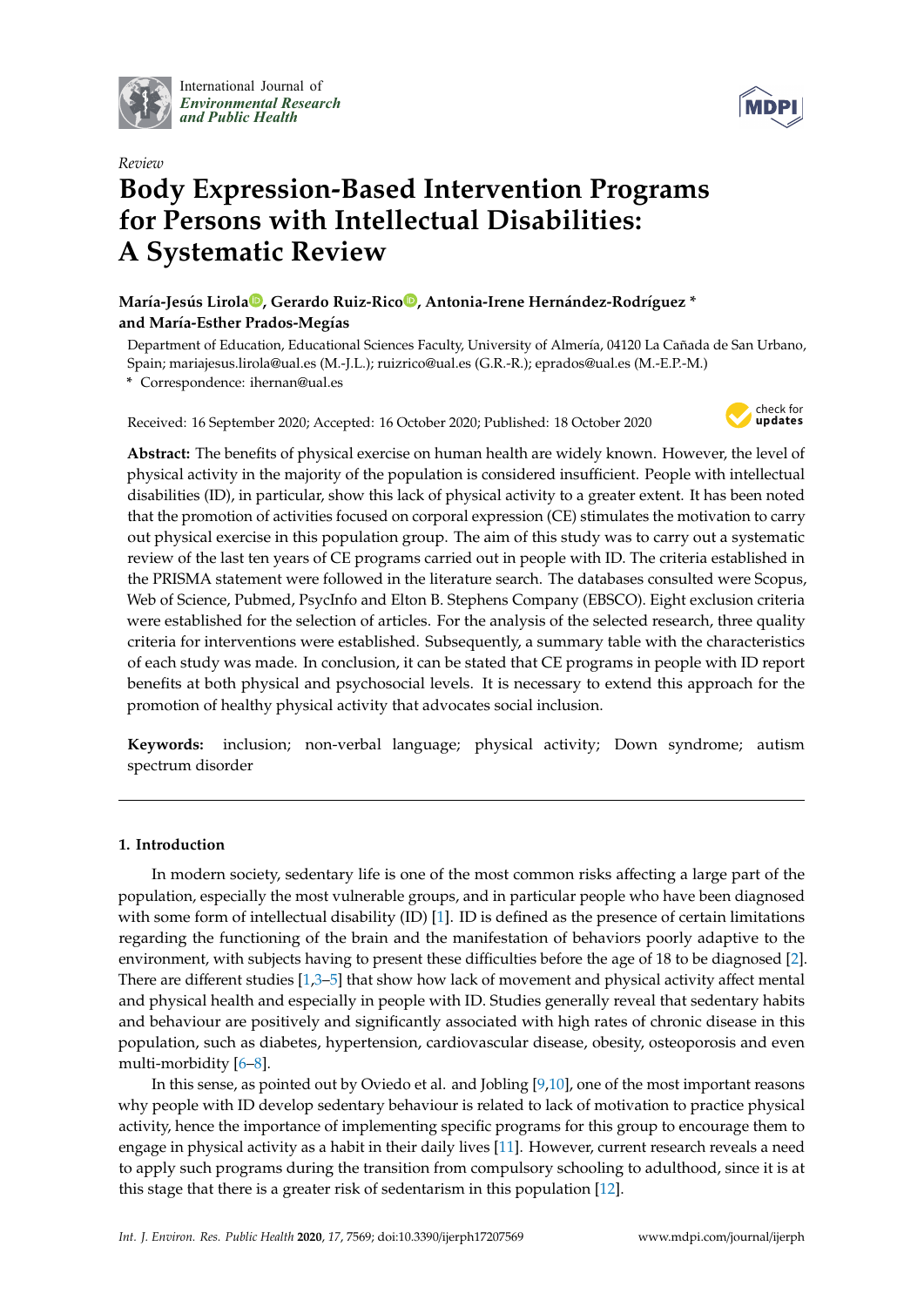Nevertheless, it is relevant to consider what the needs and motivations of people with ID are in order to promote their adherence to physical activity practice as these may differ from other population groups [\[13\]](#page-9-10). It is important, therefore, to consider their preferences when designing and implementing physical activity promotion campaigns. An interesting strategy would be to carry out activities that work especially on social relations, and on communication in any of its facets, since this promotes motivation towards participation [\[14](#page-9-11)[,15\]](#page-9-12). Some studies reflect that the design of these activities can be complex, particularly because people with ID sometimes exhibit inappropriate social-communicative behaviors, possibly and in some cases due to their difficulties in recognizing emotional and facial expressions and their misperceptions of social situations [\[16–](#page-9-13)[18\]](#page-9-14).

In contrast, more recent research shows how people with ID have good paralinguistic abilities in adjusting or moderating their behavior to socio-emotional requirements. These skills are understood as components of non-verbal communication, which includes phonetic units, facial expressions, corporal gestures, hand gestures, etc., and are used directly to facilitate communication [\[19\]](#page-9-15), thereby achieving better adaptability to the social skills required by context than that shown by people without ID [\[20](#page-9-16)[,21\]](#page-10-0).

One of the most important contributions that combines the acquisition of physical, communicative-relational, expressive and movement skills has been made by Corporal Expression (CE). CE was introduced as a field of study in the middle of the 20th century, incorporating practices from different orientations from the Social, Psychological-Therapeutic, Scenic-Artistic, Philosophical-Metaphysical and Pedagogical-Educational fields [\[22\]](#page-10-1) and influences from other corporal disciplines such as theatre, dance or music, either from the Eastern or Western world [\[23,](#page-10-2)[24\]](#page-10-3). CE as a discipline is present in different educational stages via Physical Education, but it is also an important tool in intervention programs for social and community integration and in psychotherapy [\[25\]](#page-10-4). This discipline, in its multiple manifestations and areas of application [\[26\]](#page-10-5), requires the development of physical, artistic and expressive capacities through different types of language based on the emotional heritage of the users. The different expressive resources (e.g., non-verbal language, gestures, mime, dance, body awareness, expressive and musical games, dramatization, improvisation and interpretation) enhance experience and psychological training by improving relationships and communication with the environment [\[27](#page-10-6)[–31\]](#page-10-7).

Studies state that CE is one of the tools that most promotes and helps the inclusion and integration of groups with ID in different environments and contexts. The study by Shih and Chiu [\[32\]](#page-10-8) indicates that some of the contents of CE, such as dance or choreography, increase motivation and adherence to sports practice in people with ID. Another important characteristic related to adherence to physical activity practice is improvement in the perception of social relationships. The practice of CE activities by people with ID reduces communication and social barriers, facilitating participation and inclusion processes [\[33](#page-10-9)[,34\]](#page-10-10).

In this sense, research in the field of social and educational pedagogy highlights the need to reduce stigma and blur categorizations in people with ID [\[35\]](#page-10-11). Along these lines, the works of these authors on the body and its expressive capacities open up paths for new knowledge from the perspective of a sensitive pedagogy, i.e., by considering that "the other person is radically different from me (and that precisely because of this they cannot be myself) is going to be materialized in what some have called "abnormal", different, rare, queer, crip, freak, etc." [\[35\]](#page-10-11). This type of positioning has to become the central component of CE proposals which should consider otherness as one of the central axes.

Systematic reviews have recently been conducted on the influence of sports activities on the physical condition of people with ID, and the results confirm the improvement in health status and self-perception [\[36](#page-10-12)[,37\]](#page-10-13). A literature study on the construct of CE and its different nominations and applications [\[26\]](#page-10-5) also shows the growing number of publications in this area of knowledge. Notwithstanding, to date there has been no literature review conducted that reveals the benefits of intervention programs based on the field of corporal expression in the target population of this study.

This article addresses two objectives; on the one hand, to review and evaluate the existing scientific literature related to the contributions that different CE programs have made to people with ID, and on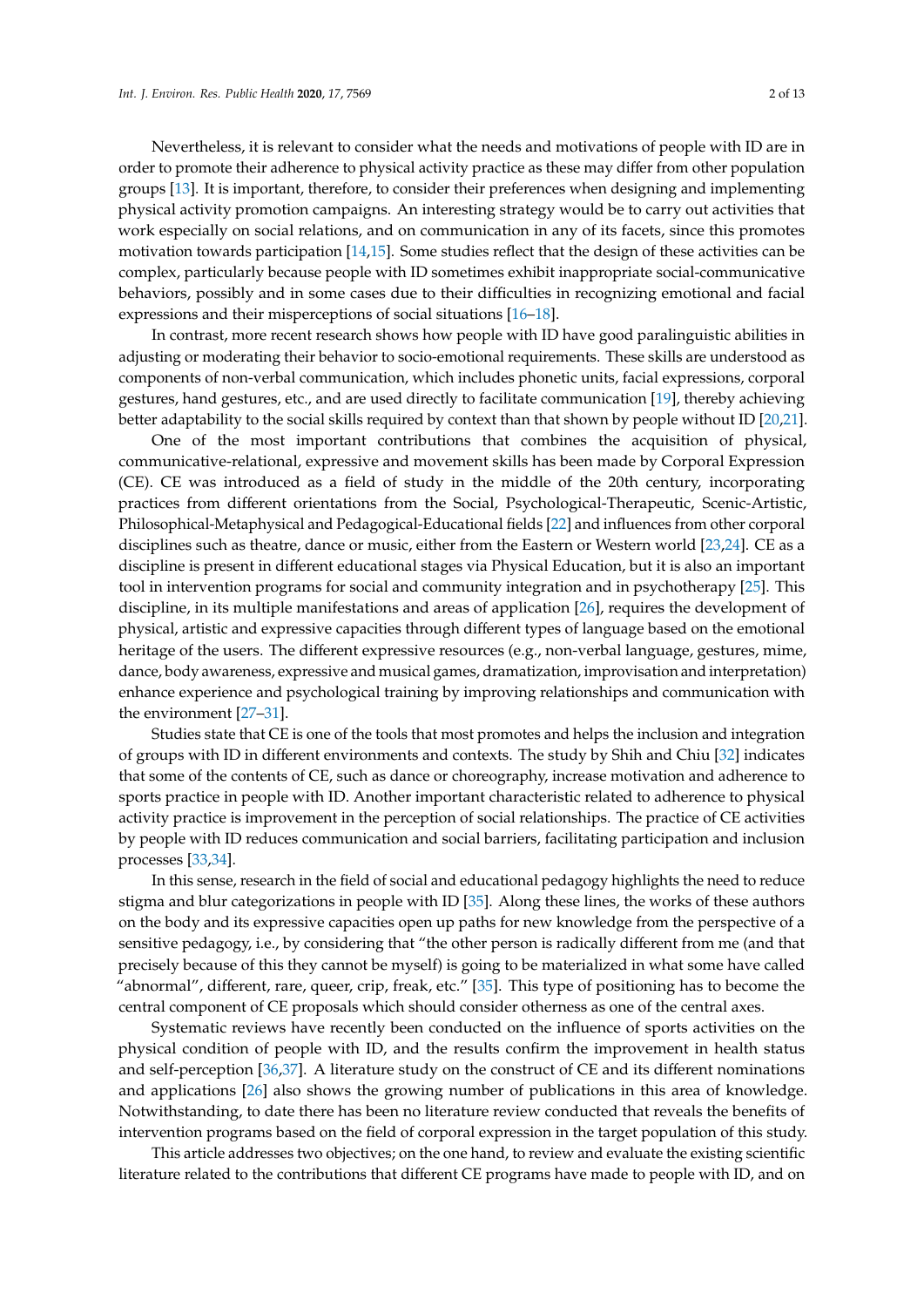the other hand, to analyze the results of such research and open new topics within the field of CE with people with ID.

#### **2. Materials and Methods**

Following the principles established by the PRISMA declaration [\[38\]](#page-10-14) for the elaboration of systematic reviews, a literature review was carried out in the following electronic databases: Scopus, Web of Science (WoS), PubMed, PSycINFO, and Elton B. Stephens Company (EBSCO) (including ERIC, CINAHL complete, Medline, Education Source, and PsicoDoc), as a strategy to compile different research studies conducted in the period between January 2010 and April 2020, to analyze the intervention programs implemented in the population with intellectual disability whose main component is corporal expression work, using the following descriptors or key words in the English language: intellectual disability, intellectual functional diversity, intellectual development disorder, body expression, corporal expression, dramatization, non-verbal communication, dance. The search was limited to texts written in English or Spanish. One of the first three descriptors was requested using OR between them, as well as the last five keywords; furthermore, both parts were combined by conjugating the Boolean descriptor AND. The review of the information was completed using the bibliographic references found in the previous searches. As inclusion criteria, articles on intervention were considered, without discriminating by minimum sessions that described performance made by people with intellectual disability without taking into account a determined age range, or the severity of such disability. All interventions had to be corporal expression programs. These articles were reviewed and evaluated thoroughly. All studies that contained some of the key words in their title but whose content did not address the relationship set out in the objective of this study were dismissed.

### *2.1. Assessment of the Quality of the Search*

The methodological validity of the papers was assessed by two independent reviewers before their inclusion in the review. Each eligible study was evaluated by two new reviewers independently, all of them competent in English and Spanish. A consensus meeting was held to resolve any disagreements on applicability and quality between the reviewers and a third independent reviewer was consulted when the two reviewers could not reach agreement. The reviewers assessed the risk of bias, including the evaluation of each study for the selection processes, sample size, methods, measurement and study results, as well as effect estimates and confidence intervals (CI), when possible.

#### *2.2. Data Extraction*

A total of seven exclusion criteria were established for the selection of articles to be studied:

- C1: Excluded for not being in English or Spanish
- C2: Excluded for being out of the period 2010–present
- C3: Excluded because they are abstract only and/or do not provide sufficient data
- C4: Excluded because in the study no intervention was performed
- C5: Excluded because they are not performed with persons with intellectual disabilities
- C6: Excluded because they are not related to the practice of corporal expression in a concrete way
- C7: Excluded because they are related to persons with intellectual disabilities in medical fields

The search in the different databases was carried out according to the following descriptors: "intellectual disability OR intellectual functional disability OR intellectual development disorder AND body expression OR corporal expression OR dramatization OR non-verbal communication OR dance". After screening the information, only the articles that met these criteria were included in the review, obtaining a total of 18 useful articles. Figure [1](#page-3-0) shows the flow diagram of the literature search carried out. Those articles that were repeated and had been reviewed and counted in previous databases were not recorded for the final number of selected articles (i.e., 8 articles have been repeated up to 25 times in the different databases, thus the count of those selected was 8, with 25 exclusions).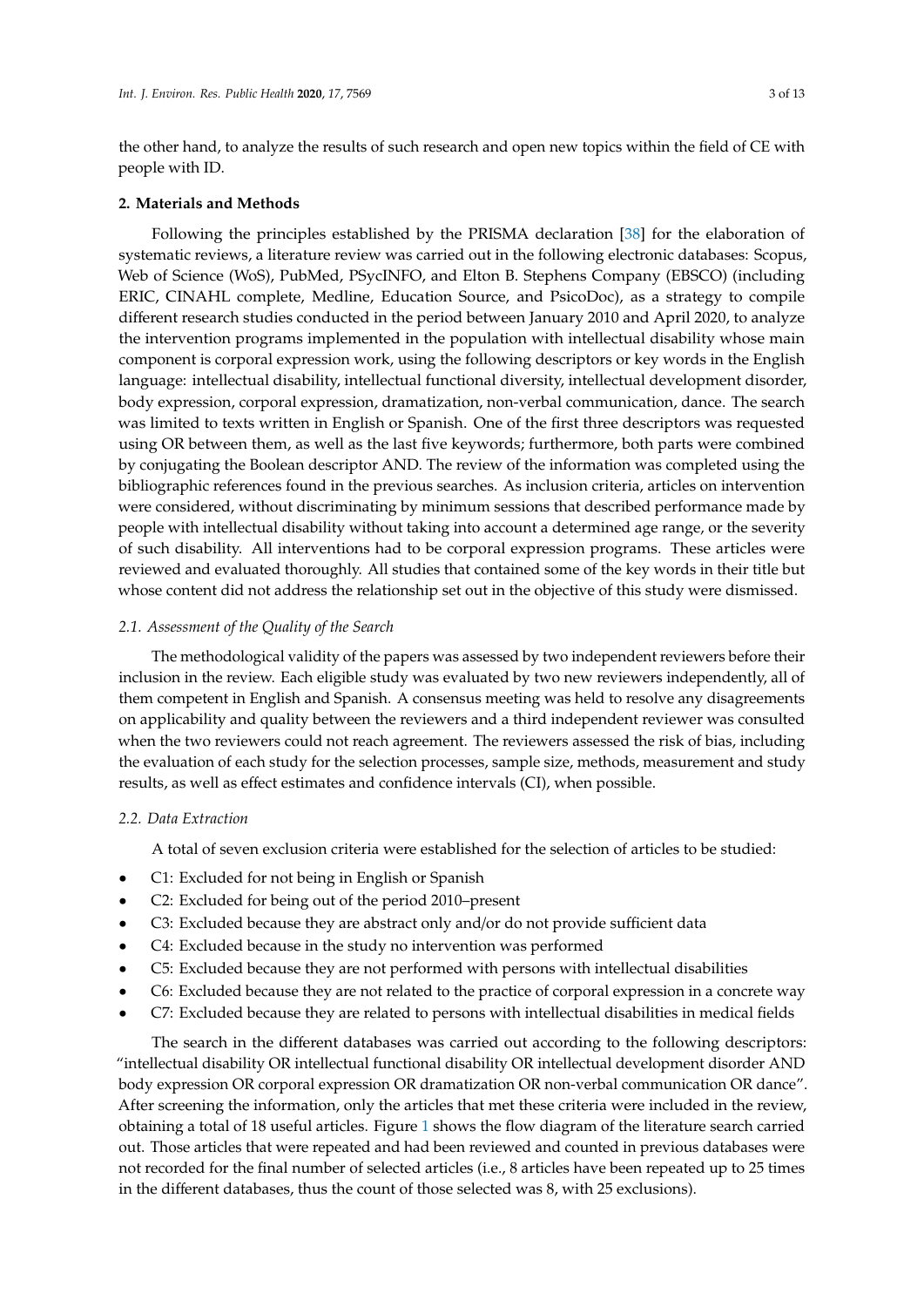<span id="page-3-0"></span>

**Figure 1.** Bibliographic search flow diagram. **Figure 1.** Bibliographic search flow diagram.

# *2.3. Statistical Analysis 2.3. Statistical Analysis*

The interventions reviewed presented different results according to various categories, thus they The interventions reviewed presented different results according to various categories, thus they were organized in two groups, one for those projects showing benefits related to physical condition were organized in two groups, one for those projects showing benefits related to physical condition and another group for those interventions where variables related to improvements in psychosocial and another group for those interventions where variables related to improvements in psychosocial factors were analyzed. factors were analyzed.

# **3. Results 3. Results**

# *3.1. Quality of Interventions 3.1. Quality of Interventions*

To judge the methodological quality of the studies reviewed, a three-criteria quality system was To judge the methodological quality of the studies reviewed, a three-criteria quality system was applied: size of the study population, presence of a control group and/or use of systematized methodological instruments, and measurement recorded after more than one week of intervention. Margins of 10 and 30 participants were taken into account for the size of the study population. A study with a population of 30 or more participants is less vulnerable to the influence of a non-standardized sample distribution [\[39\]](#page-10-15). Because the number of participants in the interventions analyzed were generally quite small, an extra margin was added to make a distinction between small <10 samples and samples between 10 and 30 participants. Another criterion was to positively score the inclusion of a control group since it is important to know the effect that the intervention has had [\[40\]](#page-10-16). The assignment of points according to this three-factor system is shown in Table [1.](#page-4-0) The total quality of the studies may range from 1 to 5. The scores were considered low between 1 and 2, moderate between 3 and 4, and high when a 5 was obtained. Table [2](#page-4-1) shows the quality of each of the studies reviewed.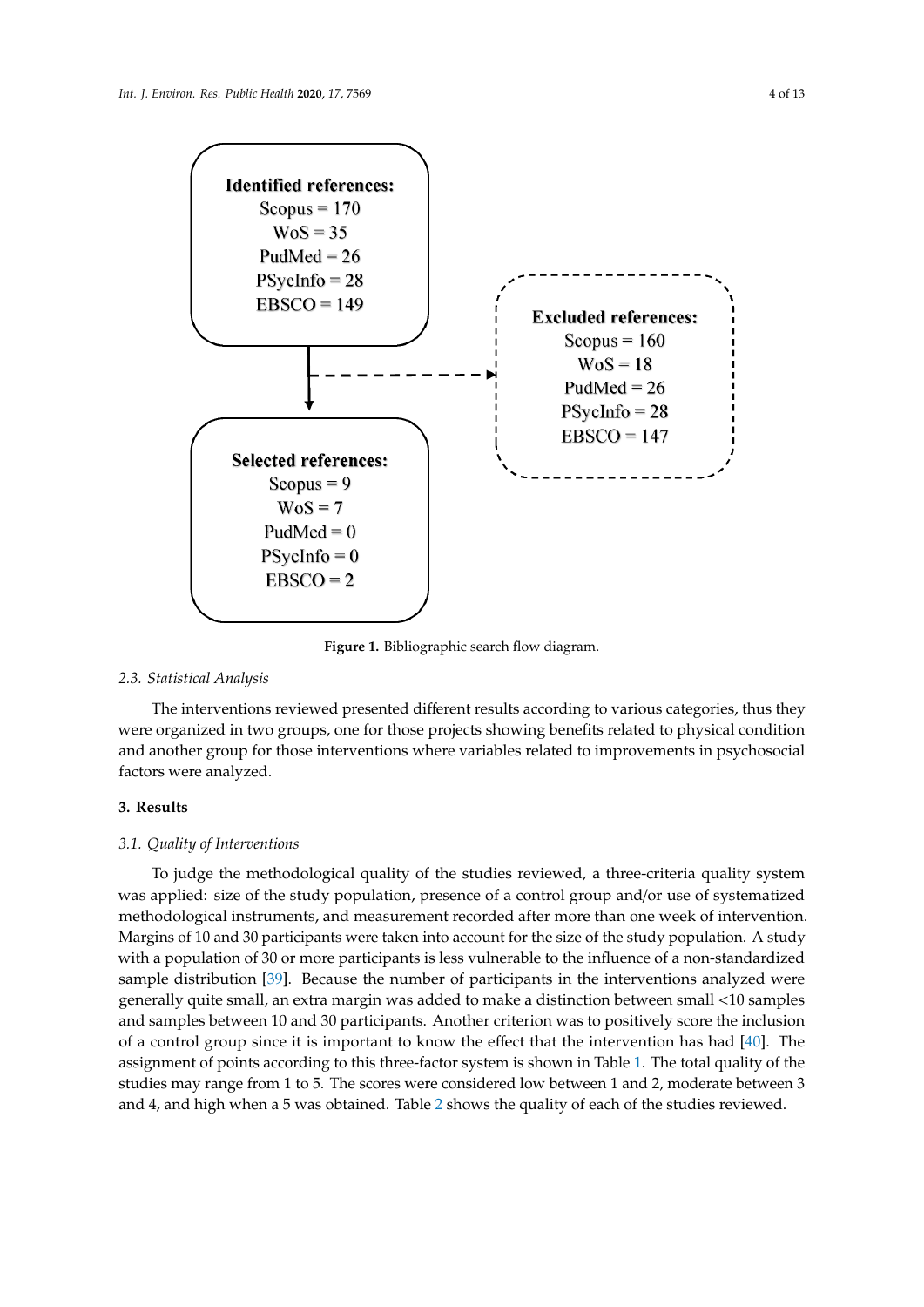|   | <b>Item</b>                                                            | Criteria                           | <b>Rating</b> |
|---|------------------------------------------------------------------------|------------------------------------|---------------|
|   | Number of participants                                                 | $\geq 30$<br>$\geq 10 - 30$<br>>10 |               |
|   | Presence of a control group/systematized<br>methodological instruments | Yes<br>No                          |               |
| 3 | Measures after more than one week                                      | Yes<br>No                          |               |

<span id="page-4-0"></span>**Table 1.** Evaluation of the methodological quality of the studies analysed according to three items.

**Table 2.** Quality of the studies reviewed.

<span id="page-4-1"></span>

| Author (Year) [Reference]                                                          | Quality |  |
|------------------------------------------------------------------------------------|---------|--|
| Aujla & Needham-Beck (2019) [41]                                                   | 3       |  |
| Barnet-López et al. (2015) [42]                                                    | 3       |  |
| Barnet-López et al. (2016a) [43]                                                   | 5       |  |
| Barnet-López et al. (2016b) [44]                                                   |         |  |
| Chen, Bellama, Ryuh, & Ringenbach (2019) [45]                                      | 2       |  |
| DiPasquale & Kelberman (2018) [46]                                                 | 3       |  |
| Dunphy & Hens (2018) [47]                                                          | 4       |  |
| Fotiadou, Neofotistou, Giagazoglou & Tsimaras (2017) [48]                          | 4       |  |
| Hong & Kim $(2019)$ [49]                                                           | 2       |  |
| Icht (2019) [50]                                                                   | 4       |  |
| Ito, Hiramoto & Kodama (2017) [51]                                                 | 4       |  |
| Martínez-Aldao, Martínez-Lemos, Bouzas-Rico & (2019) [52]                          | З       |  |
| Massó-Ortigosa, Gutiérrez-Vilahú, Costa-Tutusaus, Oviedo, & Rey-Abella (2018) [53] |         |  |
| Montilla-Reina (2019) [54]                                                         | 2       |  |
| Muñoz-Moreno, Smith & Duarte (2020) [55]                                           | 3       |  |
| Thergaonkar & Daniel $(2019)$ [56]                                                 | 4       |  |
| Trowsdale & Hayhow (2013) [57]                                                     | 4       |  |
| Tsimaras, Giamouridou, Kokaridas, Sidiropoulou & Patsiaouras (2012) [58]           |         |  |

# *3.2. Overview of the Interventions Analysed*

Table [3](#page-6-0) provides an overview of the different interventions reviewed with information on different variables of interest (i.e., number of women and men, age, study design, objectives, duration, characteristics of the intervention, variables and results) for each of the 18 articles that were analyzed.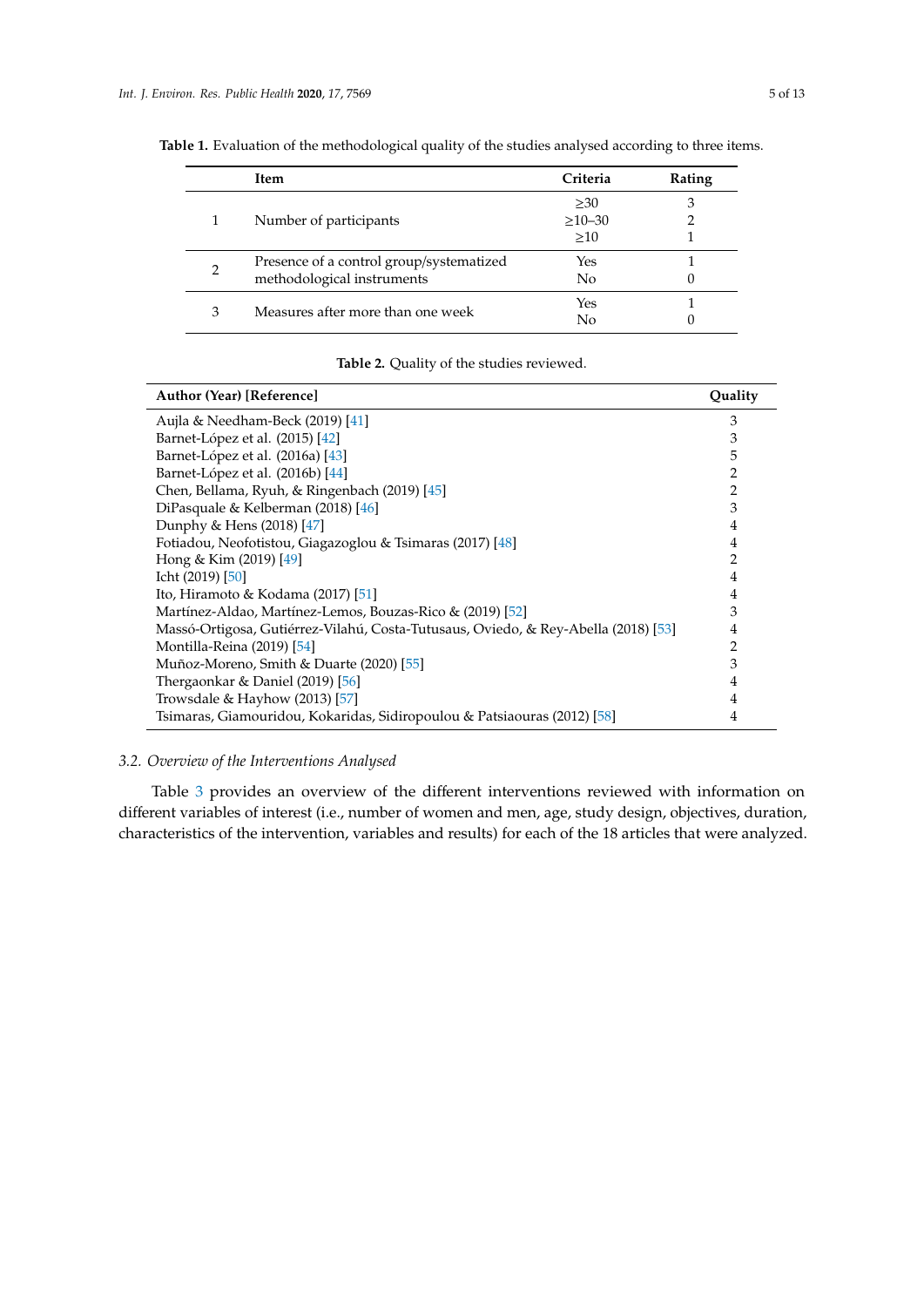| Authors (Year) [Reference]              | Participants<br>$(N; \text{Gender};$<br>Mage)                                                  | <b>Sample Characteristics</b>                    | Characteristics<br>(Frequency; Length;<br>Period) | Instrument                                                                                                                                                   | <b>Kind of Variables</b> | <b>Average Improvement</b><br>Score (95% IC)                                                              |
|-----------------------------------------|------------------------------------------------------------------------------------------------|--------------------------------------------------|---------------------------------------------------|--------------------------------------------------------------------------------------------------------------------------------------------------------------|--------------------------|-----------------------------------------------------------------------------------------------------------|
| Aujla & Needham-Beck<br>$(2019)$ [41]   | $N = 13$<br>11 W, 2 M; Mage = 19.77                                                            |                                                  | 1x week; 90 min;<br>8-9 months                    | <b>Ouestionnaire PWI-ID</b>                                                                                                                                  | PS                       | Personal and social<br>well-being improves                                                                |
| Barnet-López et al. (2015) [42]         | $N = 22$<br>12 M, 10 W<br>$Mage = 47.3$                                                        |                                                  | 2x week; 60 min; 3 months                         | <b>HFD</b> test                                                                                                                                              | PS                       | Emotional well-being:<br>Improves<br>22.7-31.8% $p < 0.001$                                               |
| Barnet-López et al. (2016a) [43]        | $N = 42.$<br>$CG = 22 M, 10 W, \text{Mage} = 47.27$ :<br>$EG = 20 M, 8 W, \text{Mage} = 48.15$ | $N DS = Not specified$<br>medium ID              | 2x week; 60 min; 3 months                         | HFD test                                                                                                                                                     | $\mathop{\mathrm{PS}}$   | Emotional well-being<br>EG improves $p < 0.01$<br>CG no sig.                                              |
| Barnet-López et al. (2016b) [44]        | $N=1$ ;<br>1 W <sub>i</sub><br>39 years                                                        | <b>DS</b>                                        | 60 min; 19 sessions                               | <b>Notes</b>                                                                                                                                                 | PC, PS                   | Improves body<br>self-concept, impulse<br>control, initiative<br>and communication                        |
| Chen et al. (2019) [45]                 | $N = 20$ ;<br>$SD10 \text{ Mage} = 23.1$<br>$WS10 \text{ Mage} = 6.7$                          | $N DS = 10$<br>$NWS = 10$                        | 3x week; 12 weeks                                 | Camera<br>New scale                                                                                                                                          | PC                       | DS > SS<br>Asymmetric<br>movements 0.31 <sup>**</sup><br>Trunk movement 0.25 *<br>Postural control 0.17 * |
| DiPasquale & Kelberman<br>$(2018)$ [46] | $N = 17;$<br>10 W, 7 M;<br>$Mage = 36.82$                                                      |                                                  | 2x week; 60 min; 12 weeks                         | Dynamometer (Microfet2)<br>knee extension test (KET)<br>Timed Up and Go test<br>(TUG)<br>30-Second Sit-To-Stand<br>test (STS)<br>Functional reach test (FRT) | PC                       | Improved strength<br>and flexibility<br>p < 0.01; p < 0.001                                               |
| Dunphy & Hens (2018) [47]               | $N = 12$ ; DI<br>$N = 11$ Staff<br>$N = 12$ parents                                            | ID $\leq$ 70 N = 12                              | 16 weeks                                          | Camera<br><b>MARA</b>                                                                                                                                        | PC<br>PS                 | Corporal Mov. 0.80<br>$(0.59 - 0.91)$<br>Social Hab. 0.64<br>$(0.30 - 0.84)$                              |
| Fotiadou et al. (2017) [48]             | $N = 20$ ; Mage = 10.3;                                                                        | medium ID;<br>$N \text{ CG} = 10$<br>$N EG = 10$ | 2x week; 40 min; 16 weeks                         | Griffiths No. II<br>questionnaire<br><b>Total Balance Test</b>                                                                                               | PC                       | Balance<br>EG improves $p < 0.05$<br>CG no sig.                                                           |
| Hong & Kim (2019) [49]                  | $N = 8$                                                                                        |                                                  | 2x week; 10 weeks                                 | Laban Movement analysis                                                                                                                                      | PC                       | Physical abilities improve                                                                                |

# **Table 3.** Characteristics of the studies reviewed.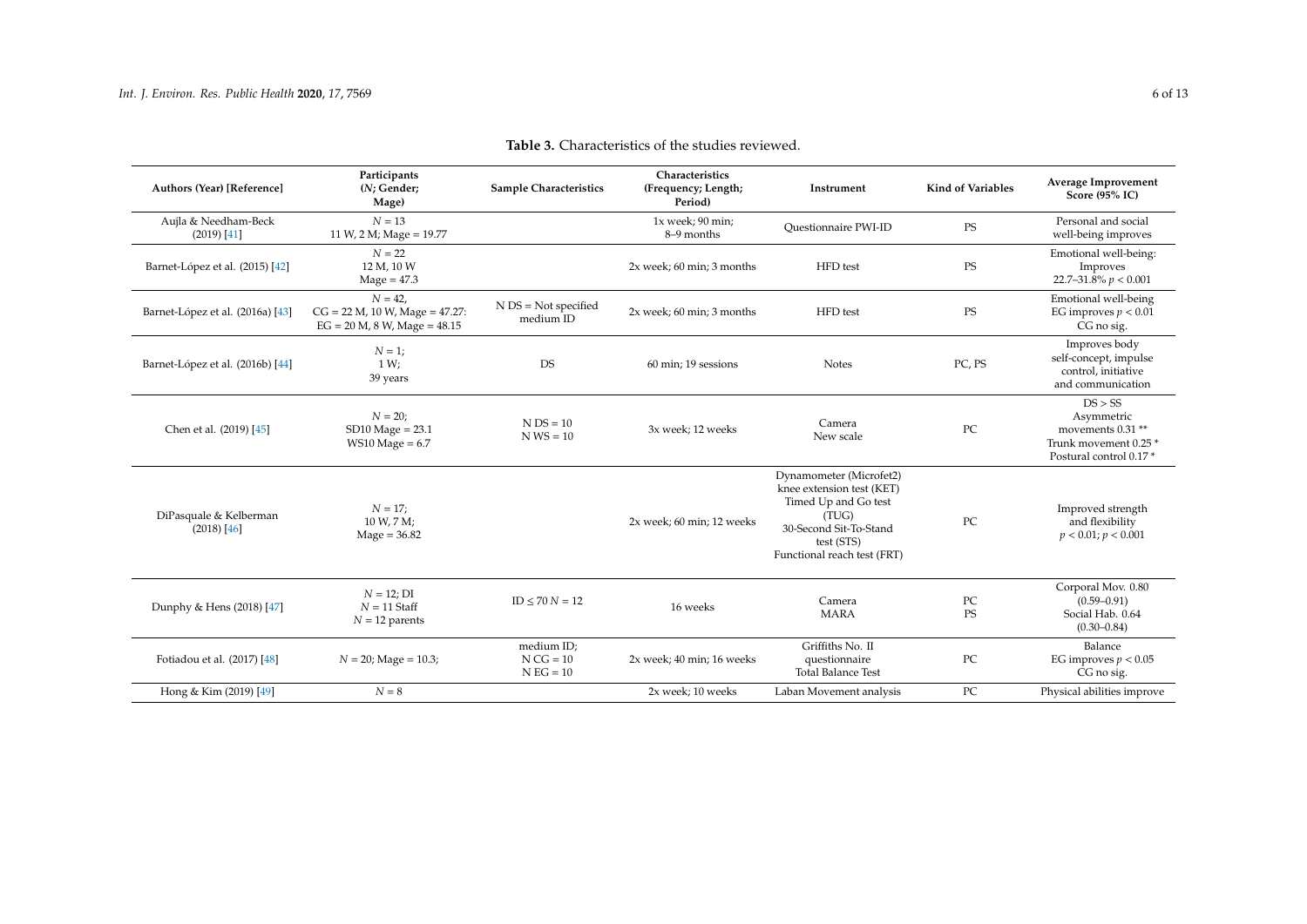| Authors (Year) [Reference]                                                     | Participants<br>$(N; \text{Gender};$<br>Mage)                 | <b>Sample Characteristics</b>           | Characteristics<br>(Frequency; Length;<br>Period) | Instrument                                                               | <b>Kind of Variables</b> | <b>Average Improvement</b><br>Score (95% IC)                                                                              |
|--------------------------------------------------------------------------------|---------------------------------------------------------------|-----------------------------------------|---------------------------------------------------|--------------------------------------------------------------------------|--------------------------|---------------------------------------------------------------------------------------------------------------------------|
| Icht (2019) [50]                                                               | $N = 12$ ; Mage = 30                                          | $NCG = 6$<br>$N EG = 6$                 | 6x week; 40 min; 6 weeks                          | Voice recorder                                                           | PS                       | Verbal Communication<br>EG improves $p = 0.03$<br>CG no sig.                                                              |
| Ito, Hiramoto & Kodama<br>$(2017)$ [51]                                        | $N = 36$ :<br>14 M, 18 W; Mage = 13.7                         | $N DS = 8$<br>$N$ ASD = 9<br>$NOS = 15$ | $1-2x$ week; $20$ min;<br>4 months; 22 sessions   | Acelerómetro<br>Camera<br>New scale 4 criteria                           | PC                       | Calorie expenditure<br>$F(3, 31) = 24.3$ **<br>Performance:<br>$F(3, 31) = 112.1$ **                                      |
| Martínez-Aldao,<br>Martínez-Lemos, Bouzas-Rico &<br>Ayán-Pérez (2019) [52]     | $N = 30$ :<br>$17 W$ , $13 M$ ; Mage = $36.37$                | medium DI 13,<br>moderate 16, severe 1  | 2x week; 60 min; 10 weeks                         | Tape measure and scale<br>'6-min walk test'<br>'standing long jump test' | PC                       | Body Mass Index -1.91<br>$(0.15 - 0.93)$ *<br>Endurance 4.85<br>$(-44.86 - 8.54)$ *<br>Jump 24.34<br>$(-23.50,-11.30)$ ** |
| Massó-Ortigosa et al. (2018) [53]                                              | $N = 22$ :<br>DS Mage = $20.55$ ;<br>$WS\text{ Mage} = 20.27$ | $NDS = 11$<br>$NWS = 11$                | 2x week; 90 min; 18 weeks                         | Medical history<br>Electromyographs                                      | PC                       | No significant differences                                                                                                |
| Montilla-Reina (2019) [54]                                                     | $N = 19$ :<br>$DI = 3 W, 1 M;$<br>$16 - 21$ years             | $N$ ID = 4                              | 1-2x week; 120 min;<br>20 months                  | Participant observation                                                  | PS                       | Inclusion improves                                                                                                        |
| Muñoz-Moreno, Smith &<br>Duarte (2020) [55]                                    | $N = 42$                                                      | N moderate $ID = 7$                     | 9 sessions; 90 min                                | Participant observation                                                  | PS                       | Improves self-concept<br>and socialization                                                                                |
| Thergaonkar & Daniel (2019) [56]                                               | $N = 6$<br>5-13 years                                         | medium-moderate ID                      | 9 months                                          | <b>BASIC-MR Scale</b><br><b>ABT</b> Scale                                | PC                       | <b>Basic physical</b><br>skills improve                                                                                   |
| Trowsdale & Hayhow (2013) [57]                                                 | $N = 25 - 112$<br>Between 3-11 years                          | deep to medium ID<br><b>ASD</b>         | 5 years, weekly                                   | New scale<br>Pictorial materials<br>Portfolio                            | PS                       | Improves creative learning<br>and social skills                                                                           |
| Tsimaras, Giamouridou,<br>Kokaridas, Sidiropoulou &<br>Patsiaouras (2012) [58] | $N = 17$ :<br>$CG \text{ Mage} = 18.0$ ; EG Mage = 18.1;      | medium ID<br>$NCG = 7$<br>$N EG = 10$   | 3x week; 45 min; 16 weeks                         | <b>Balance Test</b>                                                      | PC                       | Balance<br>Better at EG vs. CG                                                                                            |

**Table 3.** *Cont.*

<span id="page-6-0"></span>*Note*. DS = Down Syndrome; WS = Without Syndrome; ASD = Autism Spectrum Disorder; OS = Other Syndromes; CG = Control Group; EG = Experimental Group; PC = Physical Condition; PS = Psycho-Social.  $* p < 0.05; ** p < 0.01$ .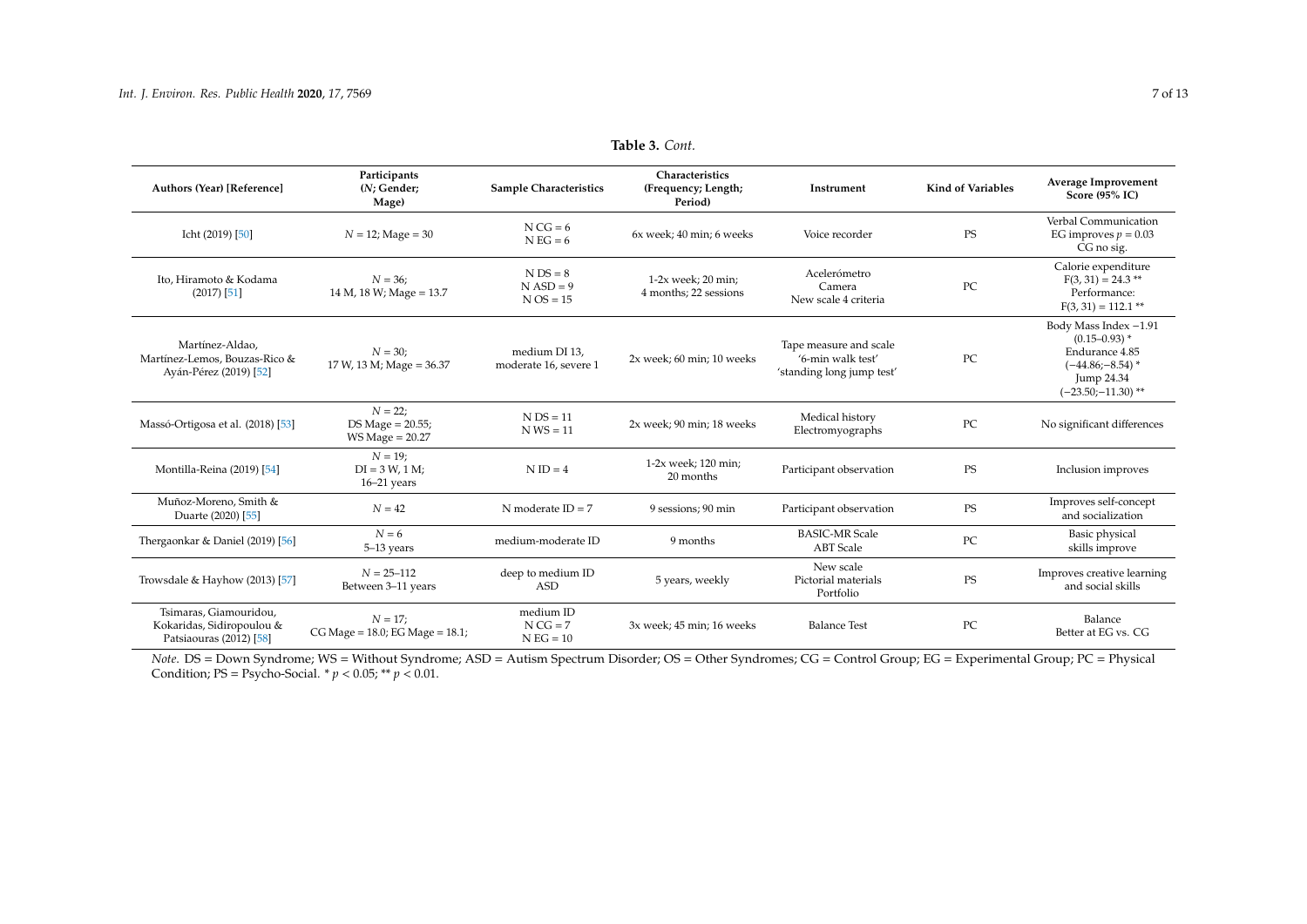### **4. Discussion**

The results of this study show that the performance of CE programs by people with ID is related to an improvement in their physical condition and in different psychosocial aspects for this population. There are currently several systematic reviews of sports programs for people with ID [\[37,](#page-10-13)[59,](#page-11-31)[60\]](#page-11-32). Nevertheless, there is no evidence of systematic reviews that analyze different CE programs for this group. Therefore, the main objective of this study was to review and evaluate the existing scientific literature on CE programs for people with ID.

This review assessed 18 interventions that met the established criteria. The participants in each of these studies were people with Down syndrome, ASD and other syndromes. Related to the type of ID of the participants, the different studies explain the syndromes, of which seven studies do not indicate it, five present participants with a medium or moderate ID, one with medium to deep ID and one with severe ID, four with Down Syndrome (DS) and two studies with ASD, one of which with other syndromes too. Of these studies, nine analyzed aspects related to physical condition, motor skills and/or knowledge of one's own body, seven considered psychosocial variables and two evaluated both aspects.

On the one hand, among the studies that focus on the improvement in physical condition in a generic way, three analyzed the improvement in balance [\[48,](#page-11-5)[53,](#page-11-10)[58\]](#page-11-15); four dealt with knowledge of one's own body (bodily mobility, perception, postural control and/or body expression) [\[42,](#page-10-18)[44,](#page-11-1)[45,](#page-11-2)[47\]](#page-11-4); two evaluated basic physical skills [\[49](#page-11-6)[,56\]](#page-11-13); and three studied basic physical abilities, taking into account aspects such as Body Mass Index (BMI), endurance and jumping [\[52\]](#page-11-9), strength and flexibility [\[46\]](#page-11-3) and caloric expenditure [\[51\]](#page-11-8).

On the other hand, articles that analyze variables related to psychosocial aspects highlight: the improvement in self-concept, emotional and personal well-being [\[41,](#page-10-17)[43,](#page-11-0)[44,](#page-11-1)[55\]](#page-11-12); improving social relations and inclusion [\[41,](#page-10-17)[54,](#page-11-11)[55](#page-11-12)[,57\]](#page-11-14); and mastering aspects of verbal communication [\[50\]](#page-11-7).

The studies by Barnet et al. (2016b) and Dunphy and Hens (2018) should be highlighted because they considered both physical condition and psychosocial factors in their interventions. Various studies have shown that improvement in physical condition are often accompanied by an improvement in psychosocial aspects and vice versa [\[61,](#page-11-33)[62\]](#page-12-0).

Furthermore, the study by Barnet et al. (2016a) should be underlined due to the maximum score obtained in terms of the quality of the intervention carried out (i.e., 5 out of 5). This is a quantitative research where the intervention shows the psychosocial benefits of a Dance-Motion Therapy (DMT) program applied to people with ID. In this work the participants were randomly distributed: in the Intervention Group (IG) there were 22 participants (12 men/10 women) with a mean age of  $47.27 \pm 11.67$  years, and in the Control Group (CG) there were 20 participants (12 men/8 women) with a mean age of  $48.15 \pm 12.46$  years.

The program was organized in 26 sessions comparing the IG and the CG. The DMT program was implemented during 3 months, with two sessions per week, each lasting 1 h. The work components of the proposal dealt with body scheme, rhythm, self-concept, relationships, identification of different types of emotion, effort, balance and coordination, rooting and free dance.

The results of the application of the program pointed to changes at the emotional level emphasizing an improvement in interpersonal relationships, self-concept, reduction in anxiety, self-confidence and the ability to identify emotions, as well as the body's self-awareness, which indicates an improvement in emotional well-being. The application of DMT leads to a greater integration of body image. Indicators on the ability to relate to other participants were also improved. Nevertheless, it should be noted that there was no change in the control group. This study concludes that the DMT program supports the emotional integration of the person, allows participants to explore new ways of communicating and expressing their own emotions and provides quality of life benefits.

Likewise, the study by Trowslade and Hayhow [\[57\]](#page-11-14) is relevant for three reasons: one, because it is a longitudinal qualitative study (5 years long); two, because it addresses a case study within the research itself; and three, in terms of the quality of the intervention carried out, obtaining a score of 4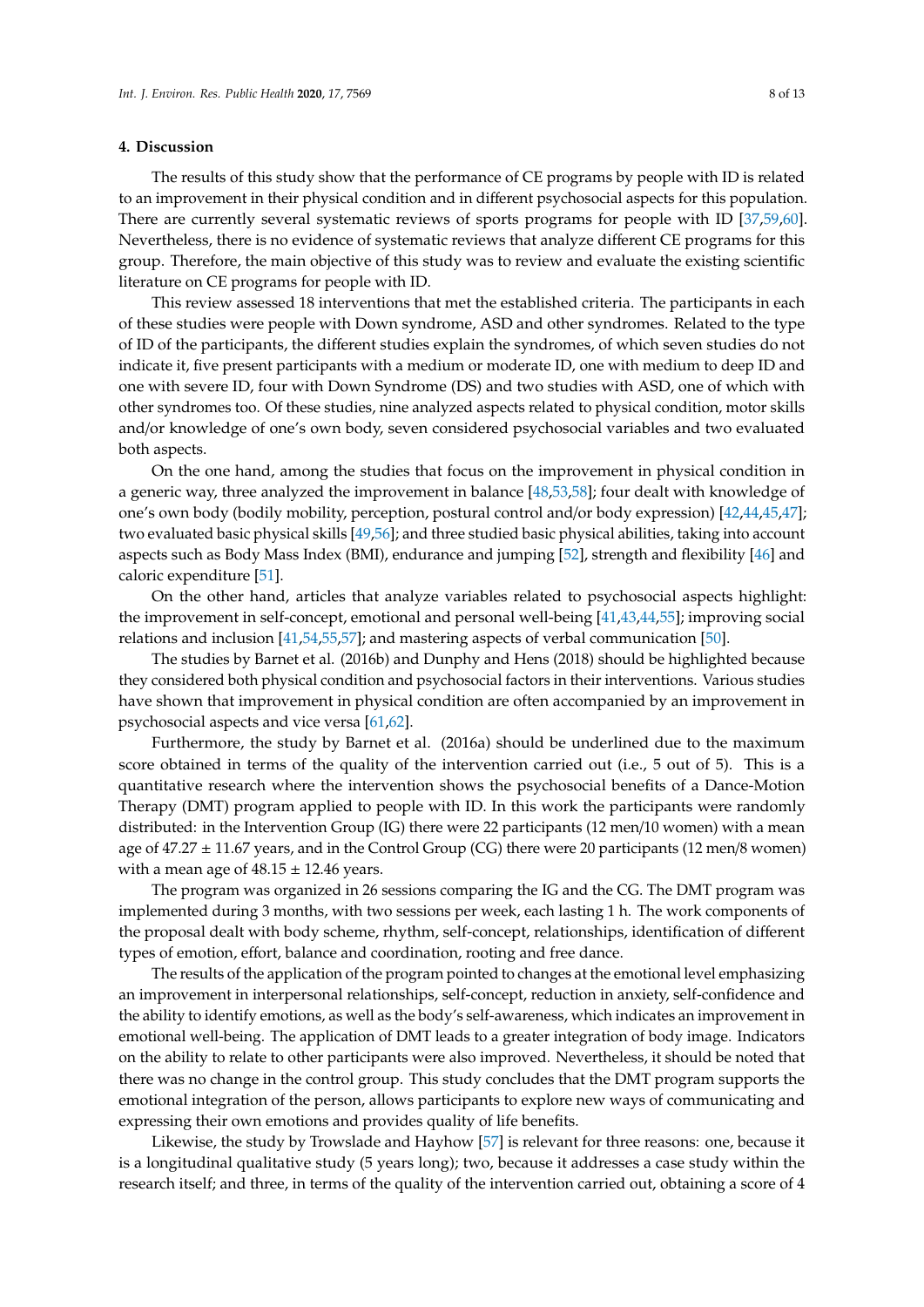out of 5. The program used mime or dramatization as a theatrical technique inspired by the renowned Open Theatre [\[63\]](#page-12-1). These techniques have been used to engage children emotionally, imaginatively, and corporeally through acting and expressing feelings and ideas. This intervention program aimed to improve cognitive, communication, physical, emotional and social development in children aged 3 to 11 with learning disabilities and autism.

The results reveal that the application of mime and dramatization positively influenced the children in facing risks, solving problems, being committed to their learning, being willing to reflect on their behavior and progress, and helping them think of new and imaginative ways to participate. At the same time, the study highlights the change in the teachers' perception of how to label these students. The results also suggest that mime and dramatization provide a lively and dynamic process through which children can develop aspects related to their self-realization and diverse abilities. Finally, the case study showed that the educational community developed support and recognition towards people with autism, considering them as having multiple capacities that enrich the collective. The contributions of this research underline that the expressive work with this type of population must be oriented to their capacities and not to their deficit.

Some limitations found in this study were: (a) having used specific search tools (i.e., WoS, Scopus, PubMed, Psychoinfo and EBSCO) there is the possibility of loss of research items; (b) studies written in English and Spanish from 2010 to present were taken into account, which excludes the possibility of previous research or research in other languages; (c) some research had a small number of participants; (d) the inclusion and exclusion criteria, in order to focus the analysis on CE and ID, closed the field of review by excluding research that focused on interventions in the sports field, on medical, biomechanical aspects, in the field of virtual communication, etc. (e) Finally, studies linking physical condition, motor skills and knowledge of one's own body together with psychosocial variables are limited in number.

### **5. Conclusions**

The analysis carried out shows the potential of CE as a means of improving and developing motor, communication and relational skills in people with ID. The systematic review highlights the need for further studies to carry out CE interventions in this population. The quality of these needs improving by increasing the number of participants and the time spent on the programs. Similarly, we should consider that interventions need social and community participation to modify the perception of ID. To conclude, the importance of working with people with ID as a means of improving their inclusion in society and their quality of life should be stressed. This review will help in the design of future CE programs aimed at this population.

**Author Contributions:** Conceptualization, G.R.-R.; methodology, M.-J.L.; software, M.-J.L.; formal analysis, M.-J.L.; investigation, M.-E.P.-M.; A.-I.H.-R.; G.R.-R.; M.-J.L.; resources, M.-J.L.; G.R.-R.; A.-I.H.-R.; M.-E.P.-M.; writing—original draft preparation, M.-J.L.; G.R.-R.; A.-I.H.-R.; M.-E.P.-M.; writing—review and editing, M.-J.L.; G.R.-R.; A.-I.H.-R.; M.E.P.M.; visualization, M.-J.L.; supervision, M.-E.P.-M.; M.-J.L.; project administration, M.-J.L.; G.R.-R.; A.-I.H.-R.; M.-E.P.-M.; funding acquisition, M.-E.P.-M.; M.-J.L. All authors have read and agreed to the published version of the manuscript.

**Funding:** This work has been supported by the University of Almeria through its Vice-rectorate of Official Teaching and Continuing Education for the teaching innovation group denominated "Motricity and Corporeity: Functional Diversity and Social Inclusion in the teaching practice" of which all the authors are participants, as well as through its Own Research Plan thanks to a Post-Doctoral research grant awarded in public competition to the first author of this manuscript.

**Conflicts of Interest:** The author declare no conflict of interest. The funders had no role in the design of the study; in the collection, analyses, or interpretation of data; in the writing of the manuscript, or in the decision to publish the results.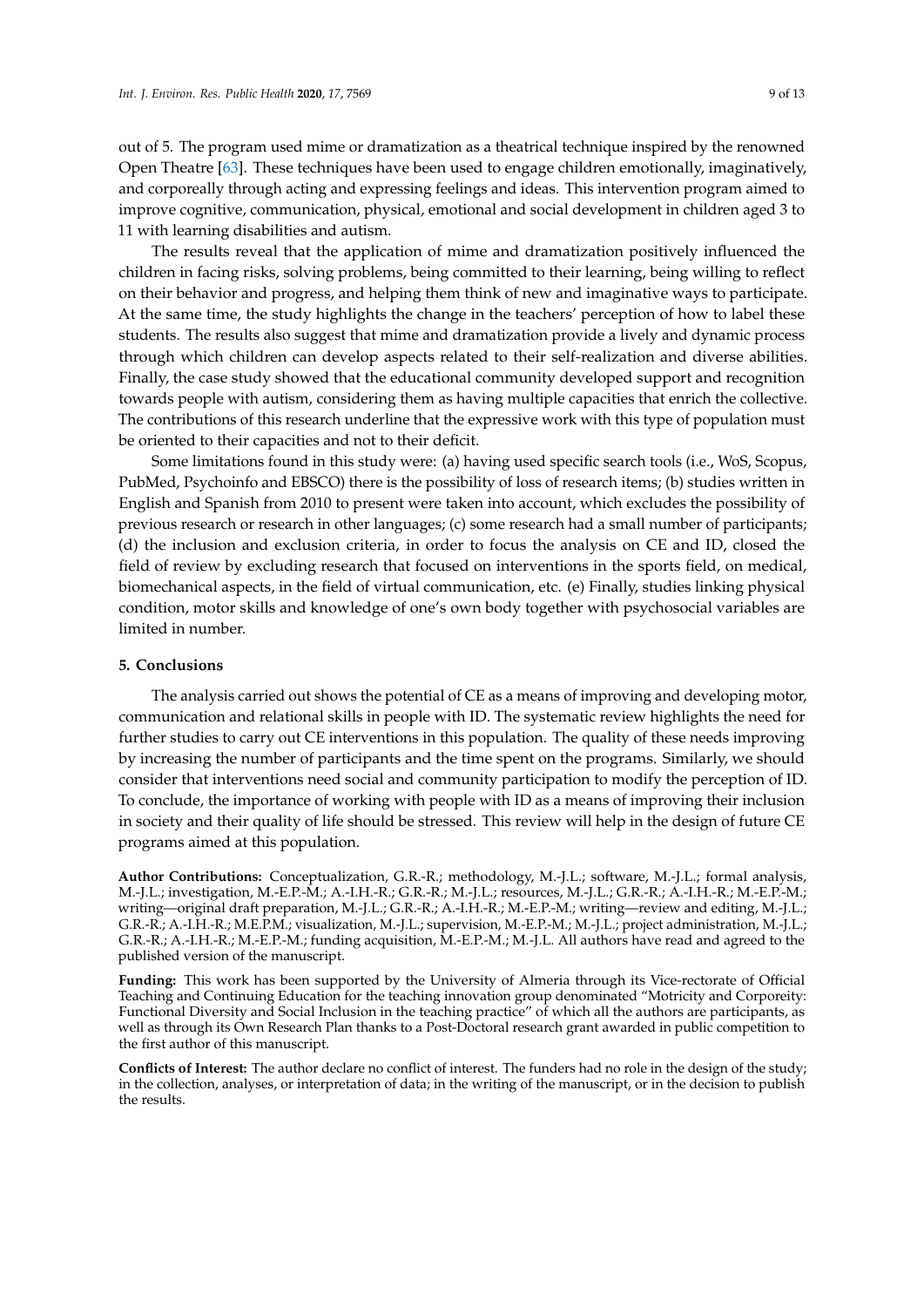# **References**

- <span id="page-9-0"></span>1. Melville, C.A.; McGarty, A.; Harris, L.; Hughes-McCormack, L.; Baltzer, M.; McArthur, L.A.; Morrison, J.; Allan, L.; Cooper, S.A. A Population-Based, Cross-Sectional Study of the Prevalence and Correlates of Sedentary Behaviour of Adults with Intellectual Disabilities. *J. Intellect. Disabil. Res.* **2018**, *62*, 60–71. [\[CrossRef\]](http://dx.doi.org/10.1111/jir.12454)
- <span id="page-9-1"></span>2. Schalock, R.L.; Borthwick-Duffy, S.; Bradley, V.J.; Buntinx, W.H.E.; Coulter, D.L.; Craig, E.M.; Al., E. *Intellectual Disability: Definition, Classification and Systems of Supports*, 11th ed.; American Association on Intellectual and Developmental Disabilities: Washington, DC, USA, 2010.
- <span id="page-9-2"></span>3. Einarsson, I.Ó.; Ólafsson, Á.; Hinriksdóttir, G.; Jóhannsson, E.; Daly, D.; Arngrímsson, S.Á. Differences in Physical Activity among Youth with and without Intellectual Disability. *Med. Sci. Sports Exerc.* **2015**, *47*, 411–418. [\[CrossRef\]](http://dx.doi.org/10.1249/MSS.0000000000000412) [\[PubMed\]](http://www.ncbi.nlm.nih.gov/pubmed/24983335)
- 4. Harris, L.; McGarty, A.M.; Hilgenkamp, T.; Mitchell, F.; Melville, C.A. Correlates of Objectively Measured Sedentary Time in Adults with Intellectual Disabilities. *Prev. Med. Rep.* **2018**, *9*, 12–17. [\[CrossRef\]](http://dx.doi.org/10.1016/j.pmedr.2017.11.010)
- <span id="page-9-3"></span>5. Harris, L.; McGarty, A.M.; Hilgenkamp, T.; Mitchell, F.; Melville, C.A. Patterns of Objectively Measured Sedentary Behaviour in Adults with Intellectual Disabilities. *J. Appl. Res. Intellect. Disabil.* **2019**, *32*, 1428–1436. [\[CrossRef\]](http://dx.doi.org/10.1111/jar.12633) [\[PubMed\]](http://www.ncbi.nlm.nih.gov/pubmed/31192528)
- <span id="page-9-4"></span>6. Krahn, G.L.; Fox, M.H. Health Disparities of Adults with Intellectual Disabilities: What Do We Know? What Do We Do? *J. Appl. Res. Intellect. Disabil.* **2014**, *27*, 431–446. [\[CrossRef\]](http://dx.doi.org/10.1111/jar.12067) [\[PubMed\]](http://www.ncbi.nlm.nih.gov/pubmed/23913632)
- 7. McKeon, M.; Slevin, E.; Taggart, L. A Pilot Survey of Physical Activity in Men with an Intellectual Disability. *J. Intellect. Disabil.* **2013**, *17*, 157–167. [\[CrossRef\]](http://dx.doi.org/10.1177/1744629513484666)
- <span id="page-9-5"></span>8. Tyrer, F.; Dunkley, A.J.; Singh, J.; Kristunas, C.; Khunti, K.; Bhaumik, S.; Davies, M.J.; Yates, T.E.; Gray, L.J. Multimorbidity and Lifestyle Factors among Adults with Intellectual Disabilities: A Cross-Sectional Analysis of a UK Cohort. *J. Intellect. Disabil. Res.* **2019**, *63*, 255–265. [\[CrossRef\]](http://dx.doi.org/10.1111/jir.12571)
- <span id="page-9-6"></span>9. Oviedo, G.R.; Travier, N.; Guerra-Balic, M. Sedentary and Physical Activity Patterns in Adults with Intellectual Disability. *Int. J. Environ. Res. Public Health* **2017**, *14*, 1027. [\[CrossRef\]](http://dx.doi.org/10.3390/ijerph14091027)
- <span id="page-9-7"></span>10. Jobling, A. Physical Education for the Person with Down Syndrome: More than Playing Games? *Down Syndr. Res. Pract.* **1994**, *2*, 31–35. [\[CrossRef\]](http://dx.doi.org/10.3104/reviews.27)
- <span id="page-9-8"></span>11. Chow, B.C.; Choi, P.H.N.; Huang, W.Y.J. Physical Activity and Physical Fitness of Adults with Intellectual Disabilities in Group Homes in Hong Kong. *Int. J. Environ. Res. Public Health* **2018**, *15*, 1370. [\[CrossRef\]](http://dx.doi.org/10.3390/ijerph15071370)
- <span id="page-9-9"></span>12. Mitchell, F.; Stevens, G.; Jahoda, A.; Matthews, L.; Hankey, C.; Murray, H.; Melville, C. The Lifestyle Behaviours of Young Adults with Intellectual Disabilities as They Transition from School to Adulthood: A Pilot and Feasibility Study. *J. Appl. Res. Intellect. Disabil.* **2018**, *31*, 1154–1163. [\[CrossRef\]](http://dx.doi.org/10.1111/jar.12489)
- <span id="page-9-10"></span>13. Einarsson, I.; Jóhannsson, E.; Daly, D.; Arngrímsson, S.Á. Physical Activity during School and after School among Youth with and without Intellectual Disability. *Res. Dev. Disabil.* **2016**, *56*, 60–70. [\[CrossRef\]](http://dx.doi.org/10.1016/j.ridd.2016.05.016)
- <span id="page-9-11"></span>14. Hsieh, K.; Hilgenkamp, T.I.M.; Murthy, S.; Heller, T.; Rimmer, J.H. Low Levels of Physical Activity and Sedentary Behavior in Adults with Intellectual Disabilities. *Int. J. Environ. Res. Public Health* **2017**, *14*, 1503. [\[CrossRef\]](http://dx.doi.org/10.3390/ijerph14121503) [\[PubMed\]](http://www.ncbi.nlm.nih.gov/pubmed/29207570)
- <span id="page-9-12"></span>15. Oviedo, G.R.; Tamulevicius, N.; Guerra-Balic, M. Physical Activity and Sedentary Time in Active and Non-Active Adults with Intellectual Disability: A Comparative Study. *Int. J. Environ. Res. Public Health* **2019**, *16*, 1761. [\[CrossRef\]](http://dx.doi.org/10.3390/ijerph16101761)
- <span id="page-9-13"></span>16. Owen, A.; Browining, M.; Jones, R.S.P. Emotion Recognition in Adults with Mild-Moderate. *J. Learn. Disabil.* **2001**, *5*, 267–281. [\[CrossRef\]](http://dx.doi.org/10.1177/146900470100500309)
- 17. Umadevi, V.M.; Sukumaran, P.S. Functional Social Skills of Adults with Intellectual Disability. *Asia Pacific Disabil. Rehabil. J.* **2012**, *23*, 72–80. [\[CrossRef\]](http://dx.doi.org/10.5463/DCID.v23i2.76)
- <span id="page-9-14"></span>18. Wishart, J.G.; Cebula, K.R.; Willis, D.S.; Pitcairn, T.K. Understanding of Facial Expressions of Emotion by Children with Intellectual Disabilities of Differing Aetiology. *J. Intellect. Disabil. Res.* **2007**, *51*, 551–563. [\[CrossRef\]](http://dx.doi.org/10.1111/j.1365-2788.2006.00947.x)
- <span id="page-9-15"></span>19. Temirova, F.T. Importance Of Paralinguistic Features In Communication And Their Theoretical Study. *Am. J. Soc. Sci. Educ. Innov.* **2020**, *2*, 111–116. [\[CrossRef\]](http://dx.doi.org/10.37547/tajssei/Volume02Issue09-15)
- <span id="page-9-16"></span>20. Baurain, C.; Nader-Grosbois, N.; Dionne, C. Socio-Emotional Regulation in Children with Intellectual Disability and Typically Developing Children, and Teachers' Perceptions of Their Social Adjustment. *Res. Dev. Disabil.* **2013**, *34*, 2774–2787. [\[CrossRef\]](http://dx.doi.org/10.1016/j.ridd.2013.03.022)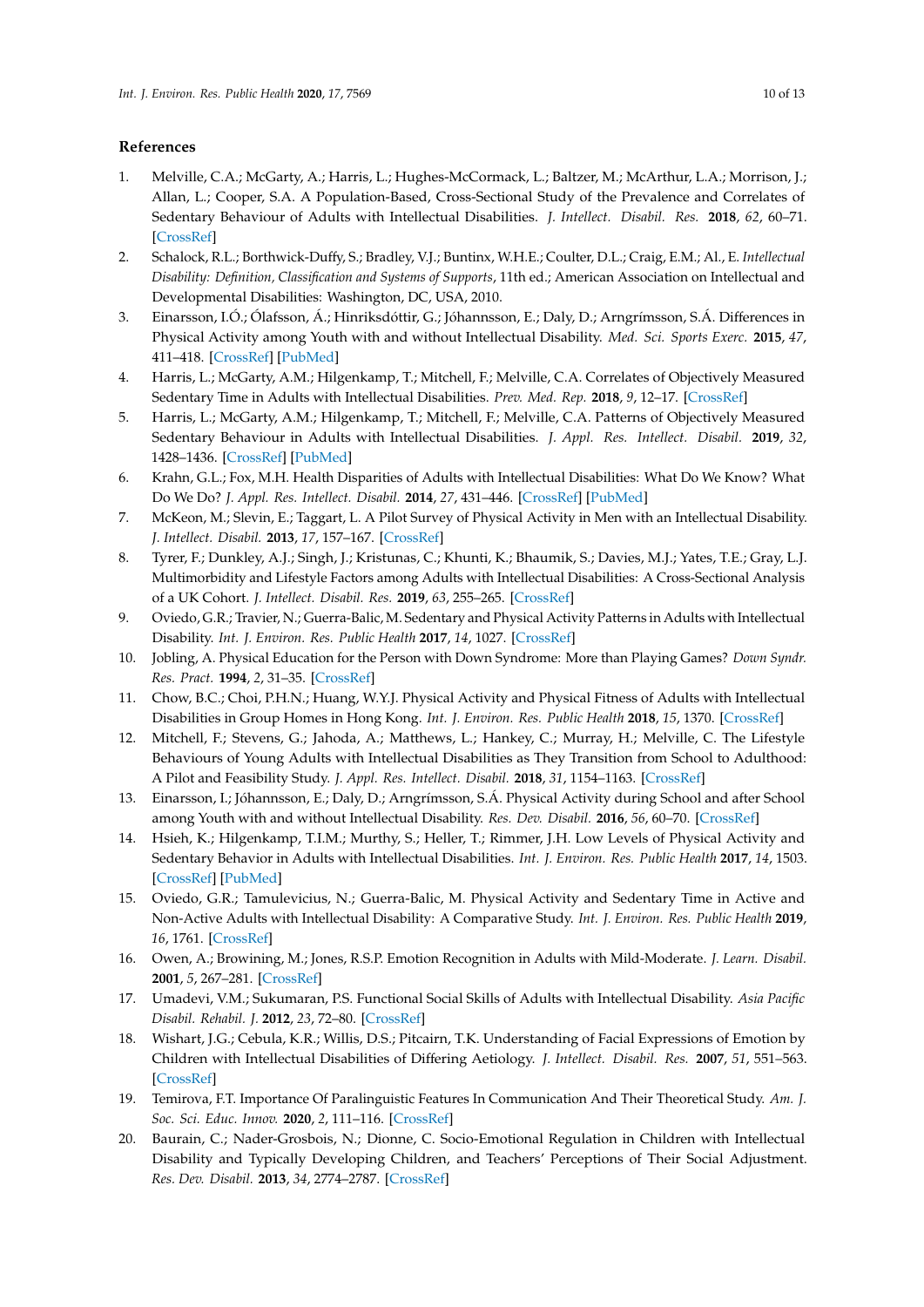- <span id="page-10-0"></span>21. Dordević, M.; Glumbićs, N.; Brojčin, B. Paralinguistic Abilities of Adults with Intellectual Disability. Res. Dev. *Disabil.* **2016**, *48*, 211–219. [\[CrossRef\]](http://dx.doi.org/10.1016/j.ridd.2015.11.001)
- <span id="page-10-1"></span>22. Ruano Arraigada, M.; Learreta Ramos, B.; Barriopedro Moro, M. El Valor de La Emoción En Expresión Corporal Desde Las Diferentes Orientaciones. *Kronos* **2006**, *5*, 24–33.
- <span id="page-10-2"></span>23. Montávez, M.M. La Expresión Corporal En La Realidad Educativa: Descripción y Análisis de Su Enseñanza Como Punto de Referencia Para La Mejora de La Calidad Docente En Los Centros Públicos de Educación Primaria de La Ciudad de Córdoba. Ph.D. Thesis, Universidad de Córdoba, Córdoba, Spain, 2012.
- <span id="page-10-3"></span>24. Langlade, A.; De Langlade, N.R. *Teoría General de La Gimnasia*; Editorial Stadium: Buenos Aires, Argentina, 1986.
- <span id="page-10-4"></span>25. Rousseau, C.; Lacroix, L.; Sinhg, A.; Gauthier, M.F.; Benoit, F. Creative Expression Workshops in School: Prevention Programs for Immigrant and Refugee Children. *Can. Child Adolesc. Psychiatry Rev.* **2005**, *14*, 77–80.
- <span id="page-10-5"></span>26. Lara-Aparicio, M.; Mayorga-Vega, D.; López-Fernández, I. Análisis Bibliométrico De Términos En Inglés Sobre Expresión Corporal: Resultados En Web of Science Tm Desde 1900 Hasta 2018. *Movimento* **2019**, *25*, e25044. [\[CrossRef\]](http://dx.doi.org/10.22456/1982-8918.88722)
- <span id="page-10-6"></span>27. García Sánchez, I.; Pérez Ordás, R.; Calvo, Á. Expresión Corporal. *Retos* **2013**, *20*, 19–22.
- 28. Fernández-Balboa, J.M.; Prados, E. The Conscious System for the Movement Technique: An Ontological and Holistic Alternative for (Spanish) Physical Education in Troubled Times. *Sport Educ. Soc.* **2014**, *19*, 1089–1106. [\[CrossRef\]](http://dx.doi.org/10.1080/13573322.2012.735652)
- 29. Ortiz, M. *Expresión Corporal. Una Propuesta Didáctica Para El Profesorado de Educación Física*; Grupo Editorial Universitario: Granada, Spain, 2002.
- 30. Peña de Hornos, V.J.; Vicente Nicolás, G. Danza En Educación Infantil: Opinión de Los Docentes. *Retos* **2019**, *2041*, 239–244. [\[CrossRef\]](http://dx.doi.org/10.47197/retos.v36i36.69716)
- <span id="page-10-7"></span>31. Villada, P.; Vizuete, M. *Los Fundamentos Teóricodidácticos de La Educación Física*; Ministerio de Educación, Cultura y Deportes: Madrid, Spain, 2002.
- <span id="page-10-8"></span>32. Shih, C.H.; Chiu, Y.C. Assisting Obese Students with Intellectual Disabilities to Actively Perform the Activity of Walking in Place Using a Dance Pad to Control Their Preferred Environmental Stimulation. *Res. Dev. Disabil.* **2014**, *35*, 2394–2402. [\[CrossRef\]](http://dx.doi.org/10.1016/j.ridd.2014.06.011)
- <span id="page-10-20"></span><span id="page-10-19"></span><span id="page-10-9"></span>33. Armanda-Crespo, J.M.; González-López, I.; Montávez Martín, M. La Expresión Corporal: Un Proyecto Para La Inclusión. *Retos* **2013**, *2041*, 107–112.
- <span id="page-10-10"></span>34. González, V.B.; Solís García, P. Taller de música y danza: Expresión corporal en un centro de apoyo a la integración de personas con discapacidad intelectual. *EmásF Rev. Digit. Educ. Física* **2012**, *14*, 52–59.
- <span id="page-10-11"></span>35. Planella Ribera, J.; Jiménez, J. Gramáticas de Un Mundo Sensible. De Corpógrafos y Corpografías. *UTOpraxis* **2019**, *24*, 16–26.
- <span id="page-10-12"></span>36. Doherty, A.J.; Jones, S.P.; Chauhan, U.; Gibson, J.M.E. An Integrative Review of Multicomponent Weight Management Interventions for Adults with Intellectual Disabilities. *J. Appl. Res. Intellect. Disabil.* **2018**, *31*, 39–51. [\[CrossRef\]](http://dx.doi.org/10.1111/jar.12367)
- <span id="page-10-13"></span>37. Jeng, S.C.; Chang, C.W.; Liu, W.Y.; Hou, Y.J.; Lin, Y.H. Exercise Training on Skill-Related Physical Fitness in Adolescents with Intellectual Disability: A Systematic Review and Meta-Analysis. *Disabil. Health J.* **2017**, *10*, 198–206. [\[CrossRef\]](http://dx.doi.org/10.1016/j.dhjo.2016.12.003) [\[PubMed\]](http://www.ncbi.nlm.nih.gov/pubmed/28025086)
- <span id="page-10-14"></span>38. Moher, D.; Liberati, A.; Tetzlaff, J.; Altman, D.G. Preferred Reporting Items for Systematic Reviews and Meta-Analyses: The PRISMA Statement. *Ann. Intern. Med.* **2009**, *51*, 264–269. [\[CrossRef\]](http://dx.doi.org/10.7326/0003-4819-151-4-200908180-00135) [\[PubMed\]](http://www.ncbi.nlm.nih.gov/pubmed/19622511)
- <span id="page-10-15"></span>39. Stevens, J. *Applied Multivariate Statistics for the Social Sciences*, 3rd ed.; Lawrence Erlbaum: Mahway, NJ, USA, 1996.
- <span id="page-10-16"></span>40. Jiménez-Villa, J.; Argimón, J.M. *Atención Primaria: Principios, Organización y Métodos en Medicina de Familia*; Martín-Zurro, A., Cano-Pérez, J.F., Gené, J., Eds.; Elsevier: Barcelona, Spain, 2014; pp. 154–165.
- <span id="page-10-17"></span>41. Aujla, I.J.; Needham-Beck, S.C. Subjective Well-Being among Young Dancers with Disabilities. *Int. J. Disabil. Dev. Educ.* **2020**, *67*, 1–18. [\[CrossRef\]](http://dx.doi.org/10.1080/1034912X.2019.1615607)
- <span id="page-10-18"></span>42. Barnet-López, S.; Pérez-Testor, S.; Cabedo-Sanromà, J.; Gozzoli, C.; Oviedo, G.R.; Guerra-Balic, M. Developmental Items of Human Figure Drawing: Dance/Movement Therapy for Adults with Intellectual Disabilities. *Am. J. Danc. Ther.* **2015**, *37*, 135–149. [\[CrossRef\]](http://dx.doi.org/10.1007/s10465-015-9201-1)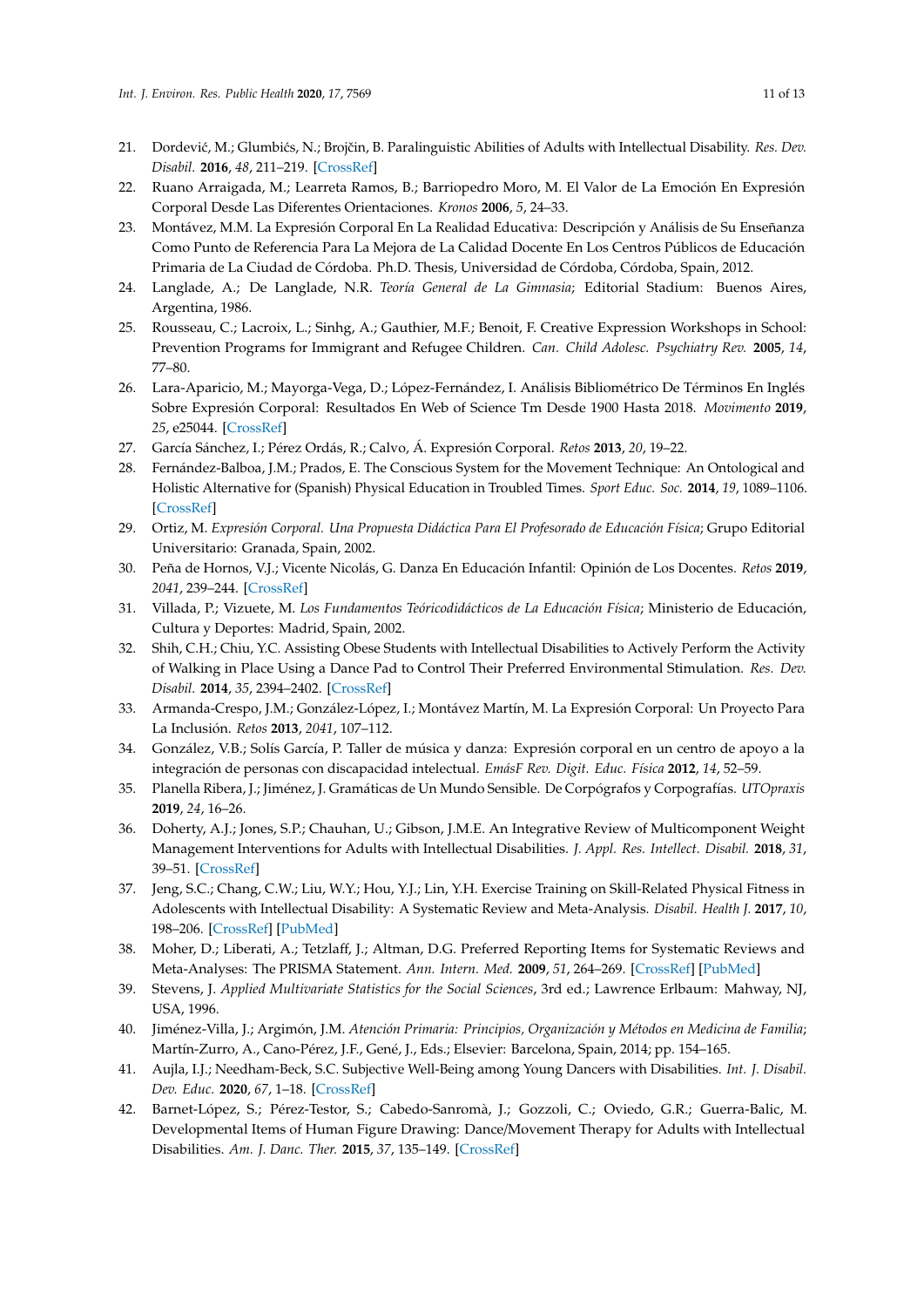- <span id="page-11-24"></span><span id="page-11-23"></span><span id="page-11-22"></span><span id="page-11-21"></span><span id="page-11-20"></span><span id="page-11-19"></span><span id="page-11-18"></span><span id="page-11-17"></span><span id="page-11-16"></span><span id="page-11-0"></span>43. Barnet-Lopez, S.; Pérez-Testor, S.; Cabedo-Sanromà, J.; Oviedo, G.R.; Guerra-Balic, M. Dance/Movement Therapy and Emotional Well-Being for Adults with Intellectual Disabilities. *Arts Psychother.* **2016**, *51*, 10–16. [\[CrossRef\]](http://dx.doi.org/10.1016/j.aip.2016.08.002)
- <span id="page-11-25"></span><span id="page-11-1"></span>44. Barnet-López, S.; Pacheco, M.; Panhofer, H.; Zelaskowski, P.; Pérez-Testor, S.; Guerra-Balic, M. La Alianza Terapeutica En La Danza Movimiento Terapia Con Pacientes Con Discapacidad Intelectual. Estudio de Caso. *Rev. Psicoter.* **2016**, *27*, 233–251. [\[CrossRef\]](http://dx.doi.org/10.33898/rdp.v27i104.98)
- <span id="page-11-26"></span><span id="page-11-2"></span>45. Chen, C.C.J.J.; Bellama, T.J.; Ryuh, Y.J.; Ringenbach, S.D.R. Examination of Participation and Performance of Dancing Movement in Individuals with Down Syndrome. *Int. J. Dev. Disabil.* **2019**, *65*, 58–63. [\[CrossRef\]](http://dx.doi.org/10.1080/20473869.2017.1334307)
- <span id="page-11-3"></span>46. DiPasquale, S.; Kelberman, C. An Integrative Dance Class to Improve Physical Function of People with Developmental and Intellectual Disabilities: A Feasibility Study. *Arts Health* **2018**, *10*, 1–14. [\[CrossRef\]](http://dx.doi.org/10.1080/17533015.2018.1537295)
- <span id="page-11-27"></span><span id="page-11-4"></span>47. Dunphy, K.F.; Hens, T. Outcome-Focused Dance Movement Therapy Assessment Enhanced by IPad App MARA (Dunphy 2018a). *Front. Psychol.* **2018**, *9*, 1–10. [\[CrossRef\]](http://dx.doi.org/10.3389/fpsyg.2018.02067)
- <span id="page-11-5"></span>48. Fotiadou, E.G.; Neofotistou, K.H.; Giagazoglou, P.F.; TSimaras, V.A. The Effect of a Psychomotor Education Program on the Static Balance of Children with Intellectual Disability. *J. Strength Cond. Res.* **2016**, *31*, 1702–1708. [\[CrossRef\]](http://dx.doi.org/10.1519/JSC.0000000000001612) [\[PubMed\]](http://www.ncbi.nlm.nih.gov/pubmed/28538323)
- <span id="page-11-29"></span><span id="page-11-28"></span><span id="page-11-6"></span>49. Hong, S.H.; Kim, T.W. A Study on the Use of Motion Graphics and Kinect in LMA (Laban Movement Analysis) Expression Activities for Children with Intellectual Disabilities. *Commun. Comput. Inf. Sci.* **2019**, *1088*, 149–154. [\[CrossRef\]](http://dx.doi.org/10.1007/978-3-030-30712-7_20)
- <span id="page-11-7"></span>50. Icht, M. Introducing the Beatalk Technique: Using Beatbox Sounds and Rhythms to Improve Speech Characteristics of Adults with Intellectual Disability. *Int. J. Lang. Commun. Disord.* **2019**, *54*, 401–416. [\[CrossRef\]](http://dx.doi.org/10.1111/1460-6984.12445)
- <span id="page-11-30"></span><span id="page-11-8"></span>51. Ito, Y.; Hiramoto, I.; Kodama, H. Factors Affecting Dance Exercise Performance in Students at a Special Needs School. *Pediatr. Int.* **2017**, *59*, 967–972. [\[CrossRef\]](http://dx.doi.org/10.1111/ped.13338) [\[PubMed\]](http://www.ncbi.nlm.nih.gov/pubmed/28586511)
- <span id="page-11-9"></span>52. Martínez-Aldao, D.; Martínez-Lemos, I.; Bouzas-Rico, S.; Ayán-Pérez, C. Feasibility of a Dance and Exercise with Music Programme on Adults with Intellectual Disability. *J. Intellect. Disabil. Res.* **2019**, *63*, 519–527. [\[CrossRef\]](http://dx.doi.org/10.1111/jir.12585)
- <span id="page-11-10"></span>53. Massó-Ortigosa, N.; Gutiérrez-Vilahú, L.; Costa-Tutusaus, L.; Oviedo, G.R.; Rey-Abella, F. Electromyographic Analysis of Ankle Muscles in Young Adults with Down Syndrome before and after the Implementation of a Physical Activity Programme Based on Dance. *Apunt. Med. l'Esport* **2018**, *53*, 63–73. [\[CrossRef\]](http://dx.doi.org/10.1016/j.apunts.2017.11.002)
- <span id="page-11-11"></span>54. Montilla Reina, M.J. Inclusión y Competición: Adaptaciones Para Disminuir Las Barreras de Participación de Un Grupo de Gimnastas Con Discapacidad Intelectual En Gimnasia Rítmica y Propuesta de Reglamento Específico Para La Competición. / Inclusion and Competition: Adaptations. *Retos* **2019**, *2041*, 552–560. [\[CrossRef\]](http://dx.doi.org/10.47197/retos.v36i36.69283)
- <span id="page-11-12"></span>55. Muñoz Moreno, A.; Smith, E.; Matos Duarte, M. An Educational Inclusion Experience in a Body Expression Course with Undergraduate Students. *Retos* **2020**, *37*, 702–705.
- <span id="page-11-13"></span>56. Thergaonkar, N.; Daniel, D. Effect of Arts Based Therapy on Functionality of Children with Intellectual Disability. *J. Indian Assoc. Child Adolesc. Ment. Health* **2019**, *15*, 55–71. [\[CrossRef\]](http://dx.doi.org/10.1126/scitranslmed.3004214)
- <span id="page-11-14"></span>57. Trowsdale, J.; Hayhow, R. Can Mimetics, a Theatre-Based Practice, Open Possibilities for Young People with Learning Disabilities? A Capability Approach. *Br. J. Spec. Educ.* **2013**, *40*, 72–79. [\[CrossRef\]](http://dx.doi.org/10.1111/1467-8578.12019)
- <span id="page-11-15"></span>58. Tsimaras, V.K.; Giamouridou, G.A.; Kokaridas, D.G.; Sidiropoulou, M.P.; Patsiaouras, A.I. The Effect of a Traditional Dance Training Program on Dynamic Balance of Individuals with Mental Retardation. *J. Strength Cond. Res.* **2012**, *26*, 192–198. [\[CrossRef\]](http://dx.doi.org/10.1519/JSC.0b013e31821c2494) [\[PubMed\]](http://www.ncbi.nlm.nih.gov/pubmed/22158259)
- <span id="page-11-31"></span>59. Bouzas, S.; Martínez-Lemos, R.I.; Ayán, C. Effects of Exercise on the Physical Fitness Level of Adults with Intellectual Disability: A Systematic Review. *Disabil. Rehabil.* **2019**, *41*, 3118–3140. [\[CrossRef\]](http://dx.doi.org/10.1080/09638288.2018.1491646) [\[PubMed\]](http://www.ncbi.nlm.nih.gov/pubmed/30301367)
- <span id="page-11-32"></span>60. Pitchford, E.A.; Dixon-Ibarra, A.; Hauck, J.L. Physical Activity Research in Intellectual Disability: A Scoping Review Using the Behavioral Epidemiological Framework. *Am. J. Intellect. Dev. Disabil.* **2018**, *123*, 140–163. [\[CrossRef\]](http://dx.doi.org/10.1352/1944-7558-123.2.140) [\[PubMed\]](http://www.ncbi.nlm.nih.gov/pubmed/29480777)
- <span id="page-11-33"></span>61. Houwen, S.; van der Putten, A.; Vlaskamp, C. A Systematic Review of the Effects of Motor Interventions to Improve Motor, Cognitive, and/or Social Functioning in People with Severe or Profound Intellectual Disabilities. *Res. Dev. Disabil.* **2014**, *35*, 2093–2116. [\[CrossRef\]](http://dx.doi.org/10.1016/j.ridd.2014.05.006)